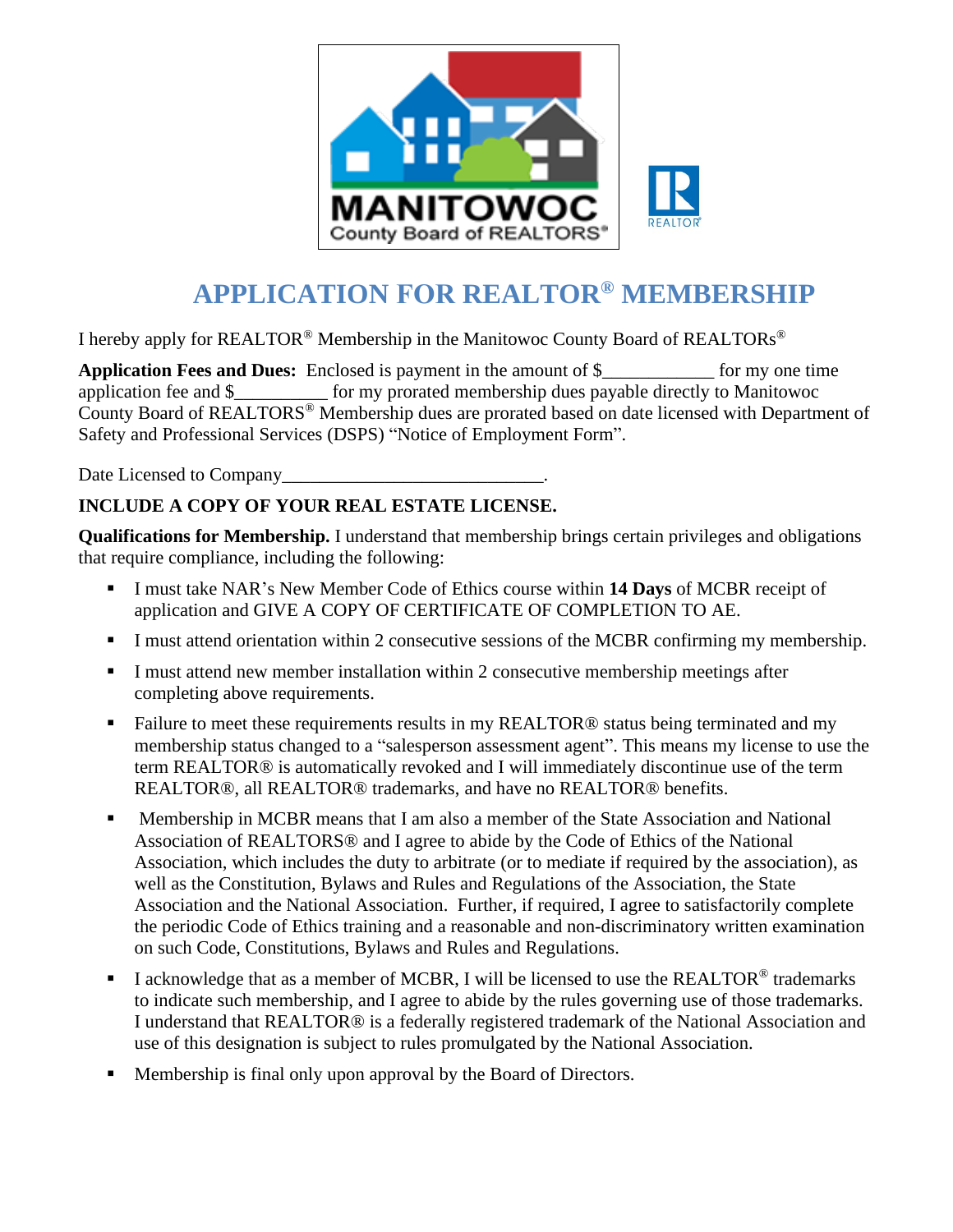*NOTE: The duty to submit to an ethics complaint continues in effect even after membership lapses or is terminated. Any ensuing discipline will be held in abeyance until such time as the respondent rejoins an association of REALTORS® (see Code of Ethics and Arbitration Manual, Section 20(e)). The duty to submit to arbitration continues in effect even after membership lapses or is terminated, provided the dispute arose while the former member was a REALTOR®.* 

| <b>CONTACT INFORMATION:</b>                                                                                                                 |                                   |        |                     |                                                     |  |  |      |  |
|---------------------------------------------------------------------------------------------------------------------------------------------|-----------------------------------|--------|---------------------|-----------------------------------------------------|--|--|------|--|
| <b>First Name</b>                                                                                                                           |                                   |        |                     | Middle Name                                         |  |  |      |  |
| <b>Last Name</b>                                                                                                                            |                                   |        |                     | Suffix $\vert$<br>$Jr, \Box$<br>III,<br>Etc.<br>Sr, |  |  |      |  |
| Nickname (DBA):                                                                                                                             |                                   |        |                     |                                                     |  |  |      |  |
| Home Address:                                                                                                                               |                                   |        |                     |                                                     |  |  |      |  |
| City:                                                                                                                                       |                                   | State: |                     |                                                     |  |  | Zip: |  |
| Home Phone:                                                                                                                                 |                                   |        |                     | Cell Phone:                                         |  |  |      |  |
| Fax:                                                                                                                                        |                                   |        |                     |                                                     |  |  |      |  |
| Primary E-mail:                                                                                                                             |                                   |        |                     | Secondary E-mail:                                   |  |  |      |  |
| May the Association, as well as the State and the National<br>Yes<br>N <sub>o</sub><br>Associations, communicate with you via text message? |                                   |        |                     |                                                     |  |  |      |  |
|                                                                                                                                             |                                   |        |                     |                                                     |  |  |      |  |
|                                                                                                                                             |                                   |        |                     |                                                     |  |  |      |  |
| <b>LICENSE INFORMATION:</b>                                                                                                                 |                                   |        |                     |                                                     |  |  |      |  |
|                                                                                                                                             | Broker or Salesperson's License # |        |                     |                                                     |  |  |      |  |
| <b>State of Licensure:</b>                                                                                                                  |                                   |        | Appraisal License # |                                                     |  |  |      |  |
| Do you hold, or have you ever held, a real estate license in any other state? [<br>N <sub>0</sub><br>Yes                                    |                                   |        |                     |                                                     |  |  |      |  |
| If so, where:                                                                                                                               |                                   |        |                     |                                                     |  |  |      |  |
|                                                                                                                                             |                                   |        |                     |                                                     |  |  |      |  |
|                                                                                                                                             |                                   |        |                     |                                                     |  |  |      |  |

| <b>COMPANY INFORMATION:</b>                                                                         |                |        |      |  |      |  |
|-----------------------------------------------------------------------------------------------------|----------------|--------|------|--|------|--|
| Office Name:                                                                                        |                |        |      |  |      |  |
| <b>Office Address:</b>                                                                              |                |        |      |  |      |  |
| Office Phone:                                                                                       |                |        | Fax: |  |      |  |
| <b>LLC</b> (Limited Liability<br>Sole Proprietor<br>Partnership<br>Corporation<br>Company Type:     |                |        |      |  |      |  |
| $Company)$                                                                                          | Other, specify |        |      |  |      |  |
| Partner<br>Corporate Officer $\Box$<br>Your position:  <br>Principal<br><b>Majority Shareholder</b> |                |        |      |  |      |  |
| Non-principal Licensee<br><b>Branch Office Manager</b><br>Other                                     |                |        |      |  |      |  |
|                                                                                                     |                |        |      |  |      |  |
| Names of other Partners/Officers of your firm:                                                      |                |        |      |  |      |  |
| N <sub>o</sub><br>Is the office address provided above your principal place of business?<br>Yes     |                |        |      |  |      |  |
| If not, or if you have a branch office, please provide that address:                                |                |        |      |  |      |  |
| Address:                                                                                            |                |        |      |  |      |  |
| City:                                                                                               |                | State: |      |  | Zip: |  |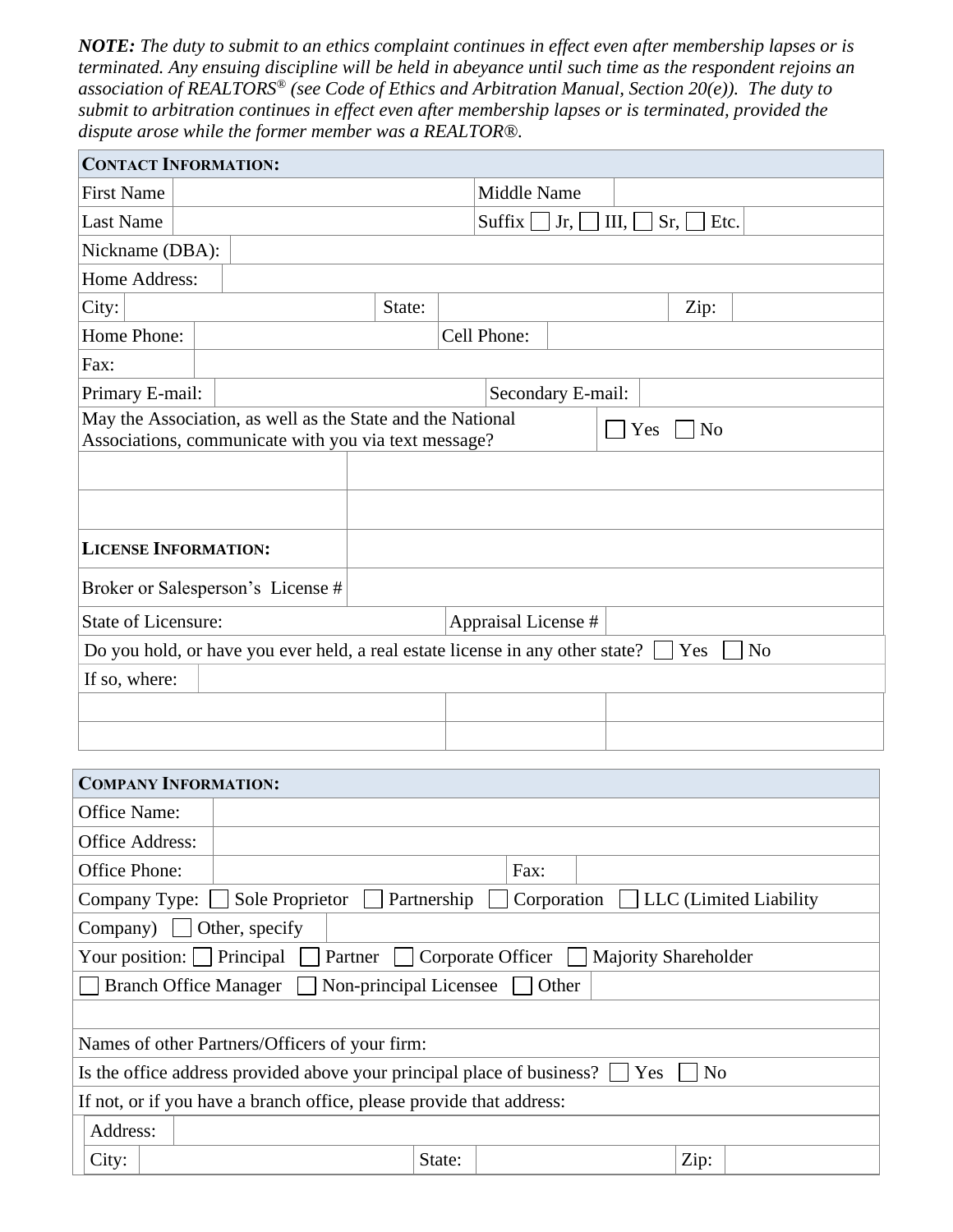| PREFERRED MAILING/CONTACT INFORMATION:                                                                                     |  |  |  |  |  |
|----------------------------------------------------------------------------------------------------------------------------|--|--|--|--|--|
| Preferred Phone:<br>Home $\Box$ Office<br>Cell                                                                             |  |  |  |  |  |
| Primary E-mail Secondary E-mail<br>Preferred E-mail:                                                                       |  |  |  |  |  |
| Office<br><b>Office Mail Alternate</b><br>Home<br>Preferred Mailing:<br>Member Mail Alternate                              |  |  |  |  |  |
| Mail Publications to:<br>Home<br>Office<br><b>Office Mail Alternate</b><br>Member Mail Alternate                           |  |  |  |  |  |
|                                                                                                                            |  |  |  |  |  |
| <b>Office Mailing Alternate:</b>                                                                                           |  |  |  |  |  |
| Address:                                                                                                                   |  |  |  |  |  |
| City:<br>State:<br>Zip:                                                                                                    |  |  |  |  |  |
|                                                                                                                            |  |  |  |  |  |
| <b>Member Mailing Alternate:</b>                                                                                           |  |  |  |  |  |
| Address:                                                                                                                   |  |  |  |  |  |
| City:<br>State:<br>Zip:                                                                                                    |  |  |  |  |  |
| <b>APPLICANT INFORMATION:</b>                                                                                              |  |  |  |  |  |
| Do you acknowledge that your use of the REALTOR® trademarks must comply with the National                                  |  |  |  |  |  |
| Association's trademark rules? <sup>1</sup> $\Box$ Yes<br>$\Box$ No                                                        |  |  |  |  |  |
|                                                                                                                            |  |  |  |  |  |
| Are you currently a member of any other Association of REALTORS <sup>®</sup> ?<br>N <sub>o</sub><br>Yes<br>If yes, name of |  |  |  |  |  |
| Association                                                                                                                |  |  |  |  |  |
| Type of                                                                                                                    |  |  |  |  |  |
| membership<br>held:                                                                                                        |  |  |  |  |  |
| Previous real estate firm (if applicable):                                                                                 |  |  |  |  |  |
| Have you previously held membership in any other Association of REALTORS®?<br>Yes<br>N <sub>0</sub>                        |  |  |  |  |  |
| If yes, name of                                                                                                            |  |  |  |  |  |
| Association<br>Type of                                                                                                     |  |  |  |  |  |
| membership                                                                                                                 |  |  |  |  |  |
| held:                                                                                                                      |  |  |  |  |  |
|                                                                                                                            |  |  |  |  |  |
| N <sub>o</sub><br>Yes                                                                                                      |  |  |  |  |  |
|                                                                                                                            |  |  |  |  |  |
|                                                                                                                            |  |  |  |  |  |
|                                                                                                                            |  |  |  |  |  |
| Do you have any unsatisfied discipline pending for violation of the Code of Ethics $?^2$<br>If yes, provide<br>details.    |  |  |  |  |  |

<sup>&</sup>lt;sup>1</sup> The term REALTOR<sup>®</sup> is a federally registered collective membership mark which identifies a real estate professional who is a member of the National Association and subscribes to its strict Code of Ethics. The National Association's Trademark Rules are set forth in the Membership Marks Manual, available at: www.realtor.org/mmm.

<sup>&</sup>lt;sup>2</sup> Article IV, Section 2, of the NAR *Bylaws* prohibits Member Boards from knowingly granting REALTOR® or REALTOR-ASSOCIATE® membership to any applicant who has an unfulfilled sanction pending which was imposed by another association of REALTORS® for violation of the Code of Ethics. (Adopted 1/01)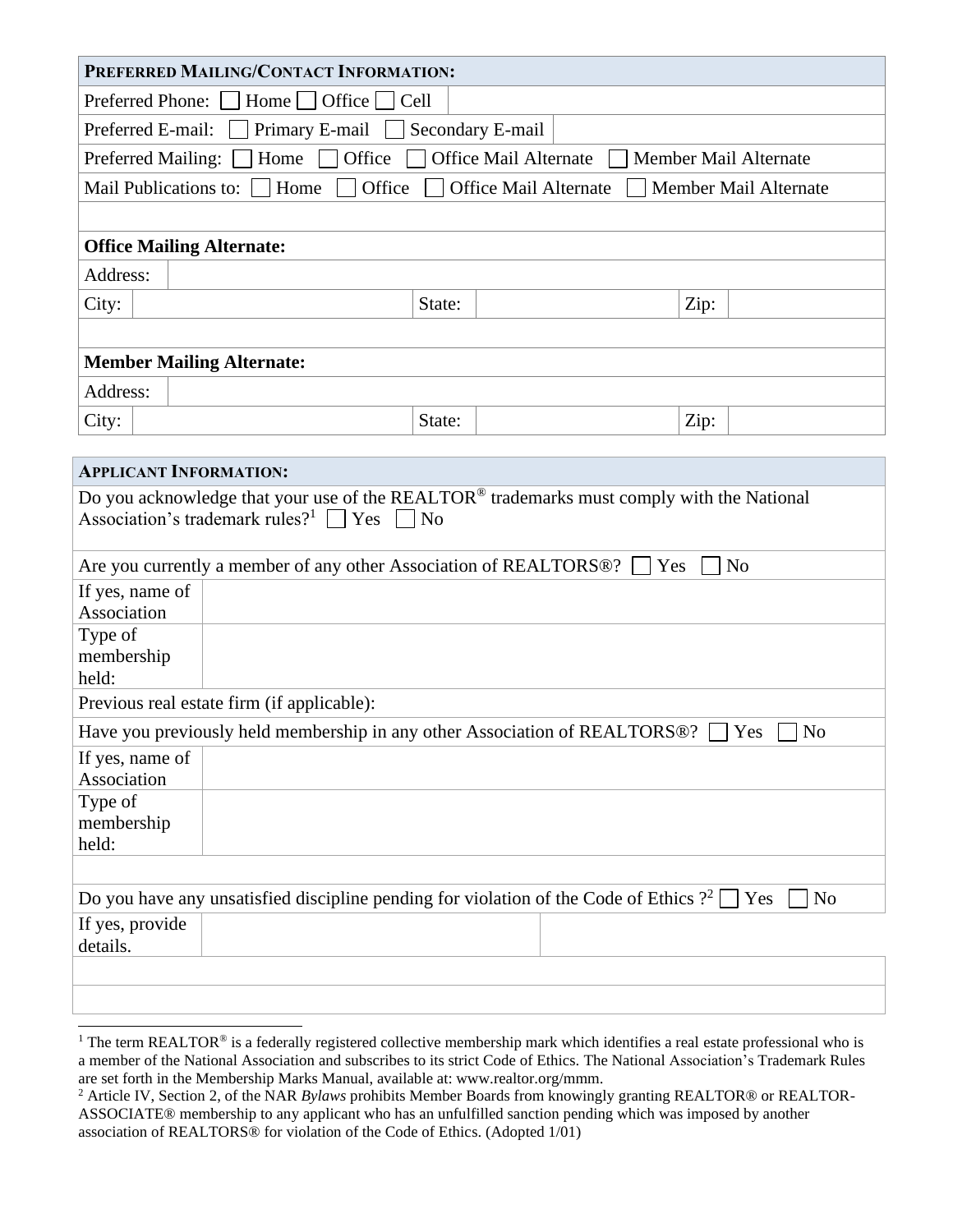| If you are now or have been a REALTOR® member before, please provide the information below.                                                                                                                                                                                           |
|---------------------------------------------------------------------------------------------------------------------------------------------------------------------------------------------------------------------------------------------------------------------------------------|
| <b>Previous NAR</b>                                                                                                                                                                                                                                                                   |
| membership (NRDS)                                                                                                                                                                                                                                                                     |
| #                                                                                                                                                                                                                                                                                     |
| Last date (year) of completion of NAR's                                                                                                                                                                                                                                               |
| Code of Ethics training requirement:                                                                                                                                                                                                                                                  |
|                                                                                                                                                                                                                                                                                       |
| N <sub>o</sub><br>Have you ever been refused membership in any other Association of REALTORS®?<br>Yes                                                                                                                                                                                 |
| If yes, state the basis for each such refusal and detail the circumstances related thereto:                                                                                                                                                                                           |
|                                                                                                                                                                                                                                                                                       |
|                                                                                                                                                                                                                                                                                       |
| Do you have any record of civil judgments imposed within the past seven (7) years involving judgments of<br>civil rights laws, real estate license laws, or other laws prohibiting unprofessional conduct rendered by the<br>courts or other lawful authorities? $\Box$ Yes $\Box$ No |
| If yes,<br>provide<br>details:                                                                                                                                                                                                                                                        |
|                                                                                                                                                                                                                                                                                       |
|                                                                                                                                                                                                                                                                                       |
| Do you have a record of criminal conviction(s) within the past seven (7) years?<br>N <sub>o</sub><br>Yes                                                                                                                                                                              |
| If yes,                                                                                                                                                                                                                                                                               |
| provide                                                                                                                                                                                                                                                                               |
| details:                                                                                                                                                                                                                                                                              |
|                                                                                                                                                                                                                                                                                       |
|                                                                                                                                                                                                                                                                                       |

| Have you been found in violation of the Code of Ethics or other membership duties in any Association of |  |  |  |  |
|---------------------------------------------------------------------------------------------------------|--|--|--|--|
| REALTORS <sup>®</sup> in the past three (3) years? $\Box$ Yes $\Box$ No                                 |  |  |  |  |
| If yes, provide details.                                                                                |  |  |  |  |
|                                                                                                         |  |  |  |  |
|                                                                                                         |  |  |  |  |
| Are there pending ethics complaints against you? $\Box$ Yes $\Box$<br>N <sub>0</sub>                    |  |  |  |  |
| If yes, provide details.                                                                                |  |  |  |  |
|                                                                                                         |  |  |  |  |
|                                                                                                         |  |  |  |  |
| Do you have any unsatisfied discipline pending ? $\Box$ Yes $\Box$ No                                   |  |  |  |  |
| If yes, provide details.                                                                                |  |  |  |  |
|                                                                                                         |  |  |  |  |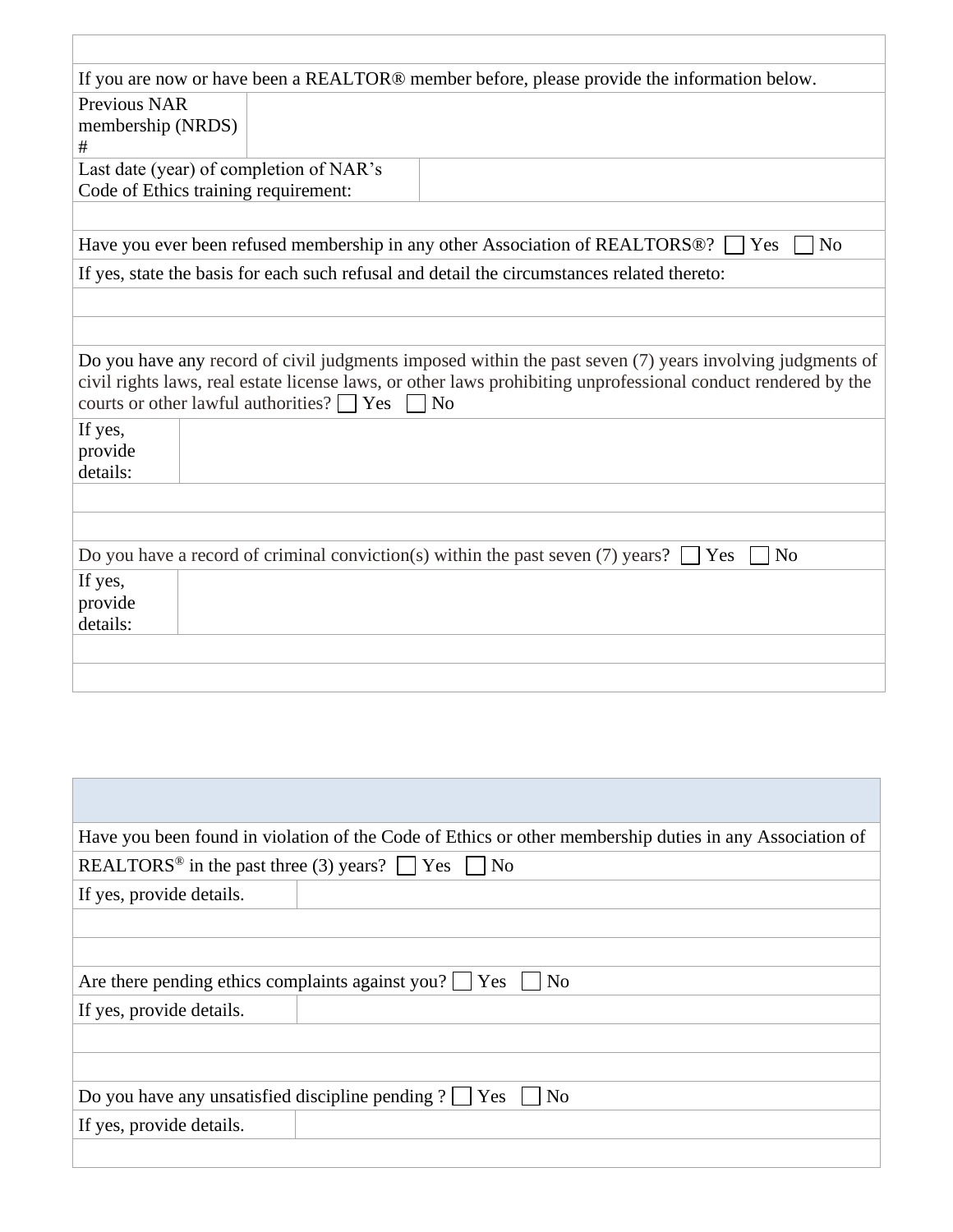|                                                                                                                                                                          | Are you a party to pending arbitration request? $\Box$ Yes $\Box$ No |  |  |  |
|--------------------------------------------------------------------------------------------------------------------------------------------------------------------------|----------------------------------------------------------------------|--|--|--|
| If yes, provide details.                                                                                                                                                 |                                                                      |  |  |  |
|                                                                                                                                                                          |                                                                      |  |  |  |
|                                                                                                                                                                          |                                                                      |  |  |  |
| Do you have any unpaid arbitration awards or unpaid financial obligations to another association of<br>REALTORS <sup>®</sup> or an Association MLS? $\Box$ Yes $\Box$ No |                                                                      |  |  |  |
| If yes, provide details.                                                                                                                                                 |                                                                      |  |  |  |
|                                                                                                                                                                          |                                                                      |  |  |  |
|                                                                                                                                                                          |                                                                      |  |  |  |

I hereby certify that the foregoing information furnished by me is true and correct, and I agree that failure to provide complete and accurate information as requested, or any misstatement of fact, shall be grounds for revocation of my membership if granted. I further agree that, if accepted for membership in the Association, I shall pay the fees and dues as from time to time established. **NOTE:** Payments to the Association of REALTORS<sup>®</sup> are not deductible as charitable contributions. Such payments may, however, be deductible as an ordinary and necessary business expense. No refunds.

By signing below, I consent that the REALTOR<sup>®</sup> Associations (local, state, national) and their subsidiaries, if any (e.g., MLS, Foundation) may contact me at the specified address, telephone numbers, fax numbers, email address or other means of communication available. This consent applies to changes in contact information that may be provided by me to the Association(s) in the future. This consent recognizes that certain state and federal laws may place limits on communications that I am waiving to receive all communications as part of my membership.

| Dated:<br><u> 1980 - Andrea Station Barbara, amerikan per</u>                                                                                                                                                                  |       |
|--------------------------------------------------------------------------------------------------------------------------------------------------------------------------------------------------------------------------------|-------|
|                                                                                                                                                                                                                                |       |
| Dated: The contract of the contract of the contract of the contract of the contract of the contract of the contract of the contract of the contract of the contract of the contract of the contract of the contract of the con |       |
|                                                                                                                                                                                                                                | Print |